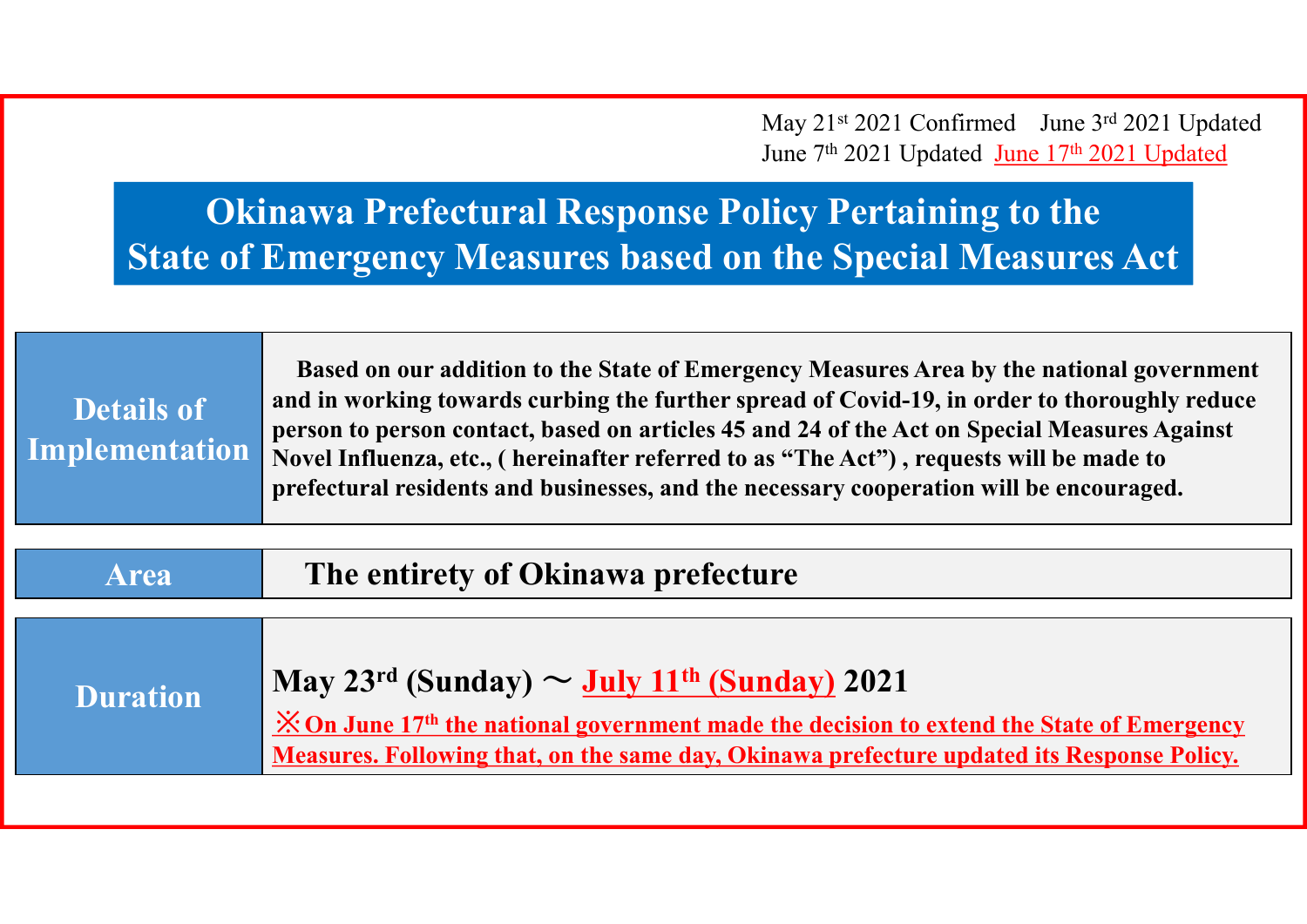## **Request for Refrain in Going Out <Thoroughly Reduce Outings and Chances for Contact>**

♦**Refrain from all non-essential and non-emergency※ outings and travel including throughout the day. Specifically, avoid going out after 8 p.m.**

(The Act, Article 45 Paragraph 1)

※ Except for tasks necessary to maintain your livelihood and health, such as: hospital visits, shopping for food, medicines, daily necessities, going to work, outdoor exercising/going for a walk, please refrain from any outings.

### ♦**Even for something that necessitates your going out, avoid crowded places and times**

Avoid congestion by devising a plan, such as designating one member of the family to do the shopping (The Act, Article 45 Paragraph 1)

#### ♦**Refrain from travel to and from /movement between prefectures** (The Act, Article 45 Paragraph 1)

**Details of the Requests**

## Utilize online meetings to avoid work related travel. In the event that you must travel between prefectures, make sure to take a PCR test in advance, avoid group dining at your destination, take a PCR test as soon as you return to Okinawa, and for the week following your return avoid group dining with anyone other than the family with which you live.

### ♦**Refrain from all travel to and from the outer islands.** (The Act, Article 45 Paragraph 1)

※ Except for hospital visits, shopping for food, medicines, daily necessities, going to work, as well as for vaccination, avoid from traveling to or from outer islands. In the case that you must travel to an outer island for an unavoidable reason, you should take a PCR or antigen test in advance to confirm that you are negative.

## ◆ Refrain from holding events where food and drink will be served, such as welcome parties, moai (social support group **meetings), beach parties, etc. (The Act, Article 24 Paragraph 9 )**

We have confirmed many cases of infection related to eating and drinking. We have also confirmed cases of infection at outdoor barbecues, so please refrain from all events with group dining during this period.

※For those staying within the prefecture, based on The Act, Article 24 Paragraph 9 your cooperation is requested in the same way as prefectural residents.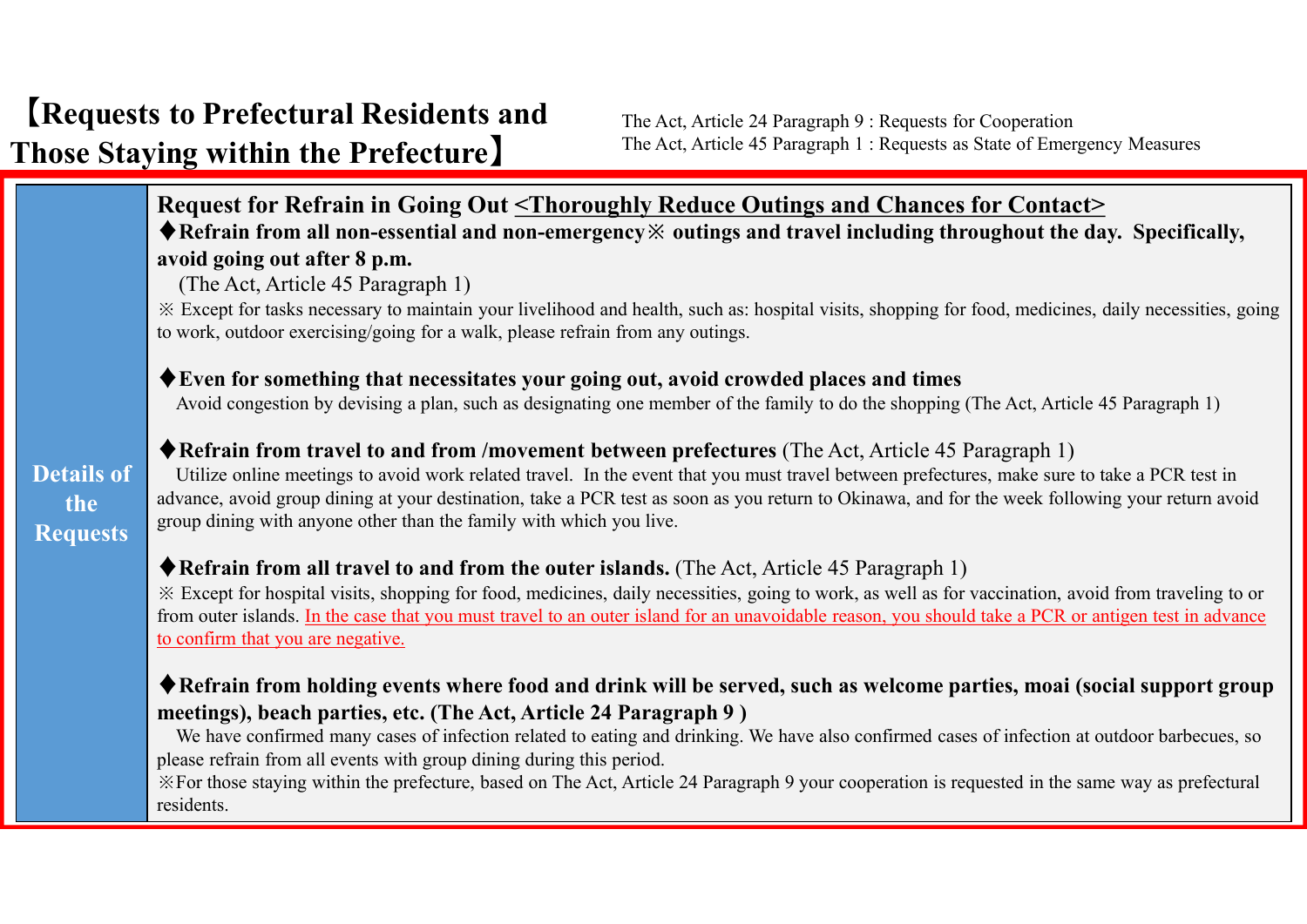## **Requests when Eating and Drinking**

◆ Avoid using restaurants that are not taking thorough infection prevention measures, as well as restaurants that are **not following requests for closure or shortened business hours** (The Act, Article 45 Paragraph 1)

Now, during the duration of this period regardless of the time, we are requesting restaurants to not serve alcohol. Because of this we ask that you do not ask for alcohol from restaurants, and do not bring alcohol with you into restaurants.

 $\triangle$  Avoid activities with a high risk of infection such as drinking in groups on the street or in parks (The Act, Article 45 Paragraph 1)

 $\blacklozenge$  Group dining should be done only with the family with which you live, and for as short of an amount of time as **possible. Strictly avoid restaurants that are not properly taking infection prevention measures (**The Act, Article 24 Paragraph 9)

(Examples of infection prevention measures not being taken: staff not wearing masks, no hand sanitization equipment, bad ventilation, narrow spacing between seats, not setting up acrylic sheets, no temperature checks and requests for mask wearing when entering)

♦**Proactively cooperate with infection prevention measures required by restaurants.** (The Act, Article 24 Paragraph 9) Please cooperate with the infection prevention measures requested by businesses such as temperature checks, mask wearing, and proper spacing between seats.

## **Okinawa Prefecture Medical State of Emergency Declaration** (The Act, Article 24 Paragraph 9) ●**Refrain from any non-essential and non-emergency trips to the emergency room**

When feeling sick, you should see your family doctor or go to a clinic during the day. When you have a fever contact the Prefectural Call Center. <Okinawa Prefecture Covid-19 Call Center:098-866-2129>

●Observe your health by taking your temperature every day, and if you have any symptoms, stop commuting to work, school, or going out. ※For those staying within the prefecture, based on The Act, Article 24 Paragraph 9 your cooperation is requested in the same way as prefectural residents.

**Details of the Requests**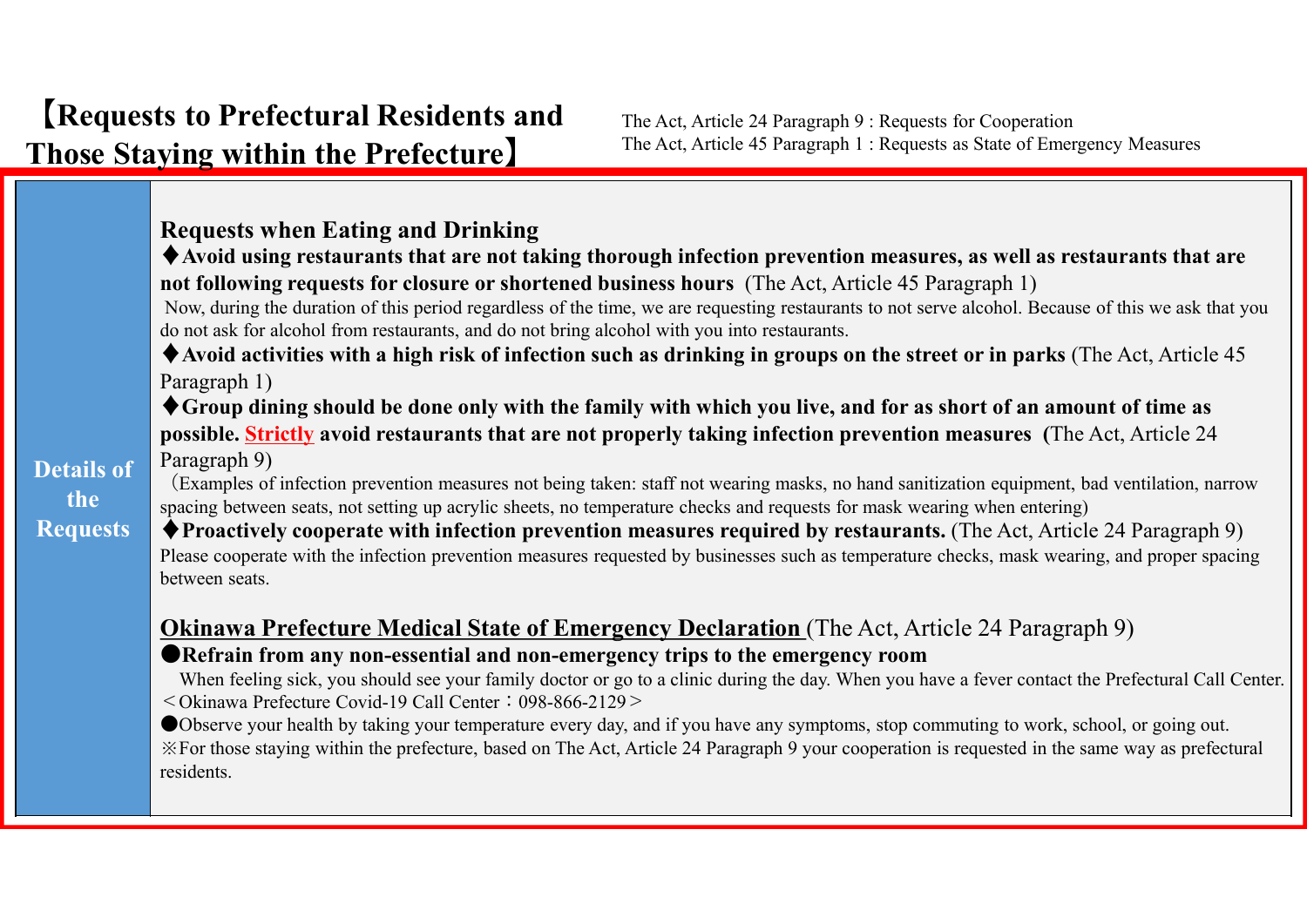# 【**To Travelers (Those Considering a Travel to Okinawa)**】

| <b>Duration</b>                       | May 23 <sup>rd</sup> (Sunday) $\sim$ July 11 <sup>th</sup> (Sunday) 2021                                                                                                                                                                                                                                                                                                                                                                                                                                                                                              |  |  |  |  |
|---------------------------------------|-----------------------------------------------------------------------------------------------------------------------------------------------------------------------------------------------------------------------------------------------------------------------------------------------------------------------------------------------------------------------------------------------------------------------------------------------------------------------------------------------------------------------------------------------------------------------|--|--|--|--|
| <b>Details of the</b>                 | <b>Refrain from Travel</b><br>◆ During the duration of the State of Emergency Measures refrain from all<br>travel from outside the prefecture (including traveling back to your<br>hometown)<br>If you must travel for an unavoidable reason, please make sure to have tested negative by PCR or antigen<br>test before entering the prefecture (about 3 days in advance). Now, for those who are unable to take a PCR<br>test in advance, we have established a system where one can take a PCR test upon their arrival at Naha                                      |  |  |  |  |
| <b>Cooperation</b><br><b>Requests</b> | Airport. Miyako Airport, Shimojishima Airport, and New Ishigaki Airport.<br>Further, after your arrival in Okinawa, please refrain from contact through group dining (etc.) with<br>prefectural residents.<br>X During your time in the prefecture, as someone staying within the prefecture, based on The Act, Article<br>24 Paragraph 9 your cooperation is requested in the same way as prefectural residents.<br>Refrain from all non-essential and non-emergency outings and travel, including throughout the day.<br>Specifically, avoid going out after 8 p.m. |  |  |  |  |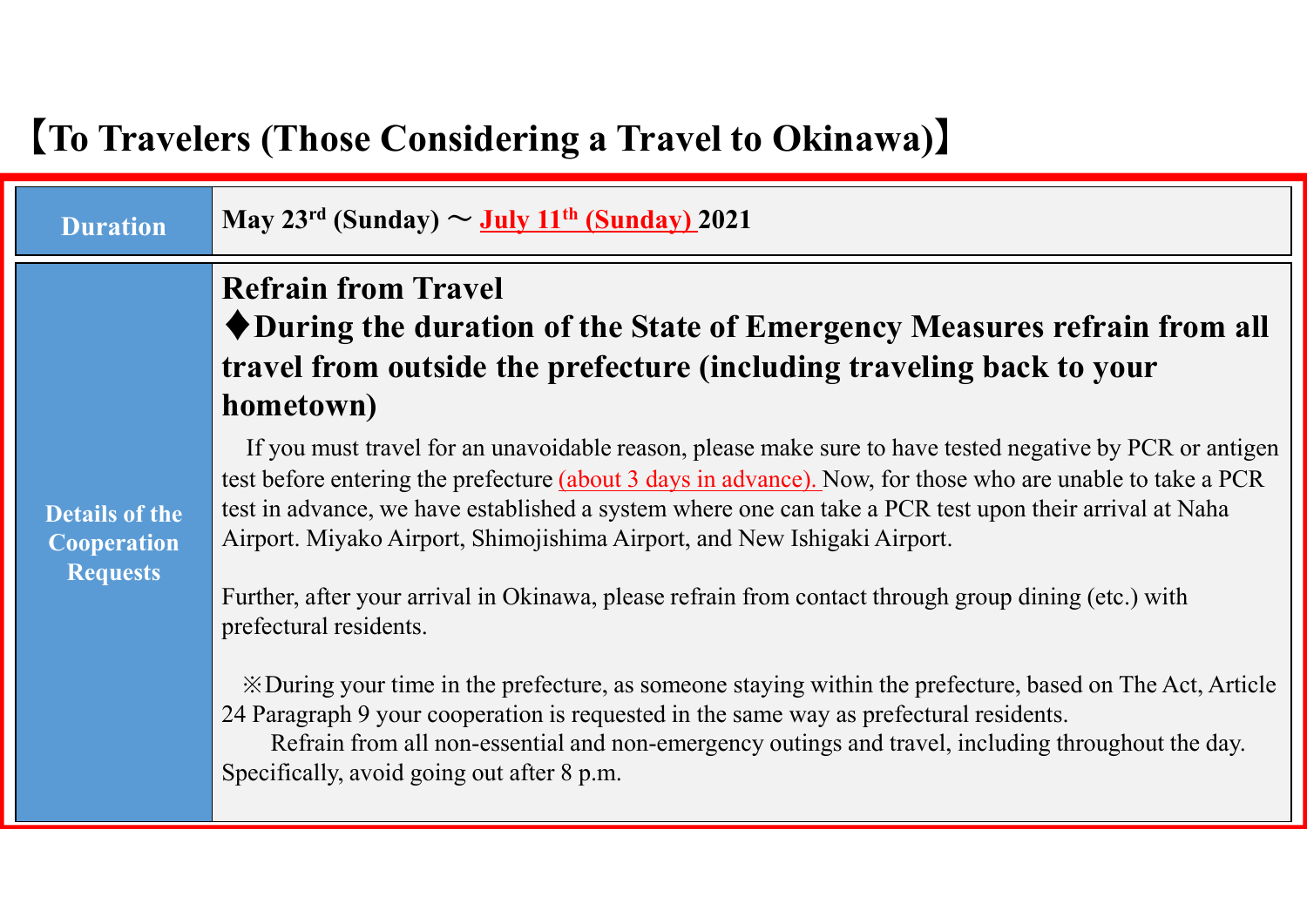# 【**Requests to Restaurants**】

The Act, Article 24 Paragraph 9 : Requests for Cooperation The Act, Article 45 Paragraph 2 : Requests as State of Emergency Measures

| <b>Duration</b>                                                                    | $\vert$ May 23rd (Sunday) $\sim$ July 11 <sup>th</sup> (Sunday) 2021                                                                                                                                                                                                                                                                                                                                                                                                                                                                                                                                                                                                                                                                                                                                                                                                                                                                                                                                                                                                                                                                                                                                                |  |  |  |  |
|------------------------------------------------------------------------------------|---------------------------------------------------------------------------------------------------------------------------------------------------------------------------------------------------------------------------------------------------------------------------------------------------------------------------------------------------------------------------------------------------------------------------------------------------------------------------------------------------------------------------------------------------------------------------------------------------------------------------------------------------------------------------------------------------------------------------------------------------------------------------------------------------------------------------------------------------------------------------------------------------------------------------------------------------------------------------------------------------------------------------------------------------------------------------------------------------------------------------------------------------------------------------------------------------------------------|--|--|--|--|
| <b>Target</b><br><b>Facilities</b>                                                 | (Restaurants) Restaurants (excluding takeout and delivery)<br>(Entertainment facilities / wedding halls) Bars, karaoke boxes, wedding halls (etc.) that possess a restaurant business license under the<br>Food Sanitation Act and karaoke parlors that have do not possess a restaurant business license                                                                                                                                                                                                                                                                                                                                                                                                                                                                                                                                                                                                                                                                                                                                                                                                                                                                                                           |  |  |  |  |
|                                                                                    | <b>Restaurants that serve alcohol</b> (including restaurants that allow customers to bring their own alcohol) or provide karaoke equipment<br>(except in the case the provision of alcohol and karaoke equipment is halted) and karaoke parlors not licensed to operate restaurants<br>$\bigcirc$ Closure request (halt the provision of alcohol and karaoke equipment) (The Act, Article 45 Paragraph 2)<br><b>[For restaurants other than those listed above (excluding takeout and delivery)</b> ]<br>◆ Request for shortening of business hours from 5 a.m. to 8 p.m. (halt of the provision of alcohol and karaoke equipment) (The Act,<br>Article 45 Paragraph 2)                                                                                                                                                                                                                                                                                                                                                                                                                                                                                                                                             |  |  |  |  |
| <b>Details of the</b><br><b>Requests/</b><br><b>Cooperation</b><br><b>Requests</b> | $\blacklozenge$ Implement the following infection prevention measures (The Act, Article 45 Paragraph 2)<br>- Recommend staff to get tested - Organize/ guide entering patrons - Prohibit the entry of those with a fever or other symptoms - Installation<br>of hand sanitizing equipment - Disinfect work spaces - Spread awareness about the infection prevention measures such as wearing masks, etc<br>- Prohibit the entry of patrons who do not comply with wearing masks without valid reason. (Including ejection from the premises) - Ventilate<br>facilities - Installation of acrylic panels (or at least 1 meter space between seats), (etc.)<br>$\blacklozenge$ Strictly comply with industry specific guidelines (The Act, Article 24 Paragraph 9)<br>$\bullet$ Cooperation with the prefectural government's inspection program to promote infection prevention measures (The Act, Article 24 Paragraph<br>9)<br>$\blacklozenge$ Wedding halls should comply with the same requests are made to restaurants. (The Act, Article 45 Paragraph 2) In addition, events should be<br>held as much as possible in small groups (50 people or 50%, whichever is smaller) and within 1.5 hours. (Encouraged) |  |  |  |  |
|                                                                                    | ※Restaurants (hotel lounges, etc.) only for specific customers such as hotel guests (etc.), are subject to the request from June 7 <sup>th</sup> . (The Act, Article 45,<br>Paragraph 2).<br><b>Xighter</b> Eusinesses that respond to cooperation request after June 21 <sup>st</sup> will also be subject to the payment of the cooperation subsidy (payed for cooperation<br>during the entire period of June $21^{st}$ to July $11^{th}$ ) (The Act, Article 45, Paragraph 2).                                                                                                                                                                                                                                                                                                                                                                                                                                                                                                                                                                                                                                                                                                                                  |  |  |  |  |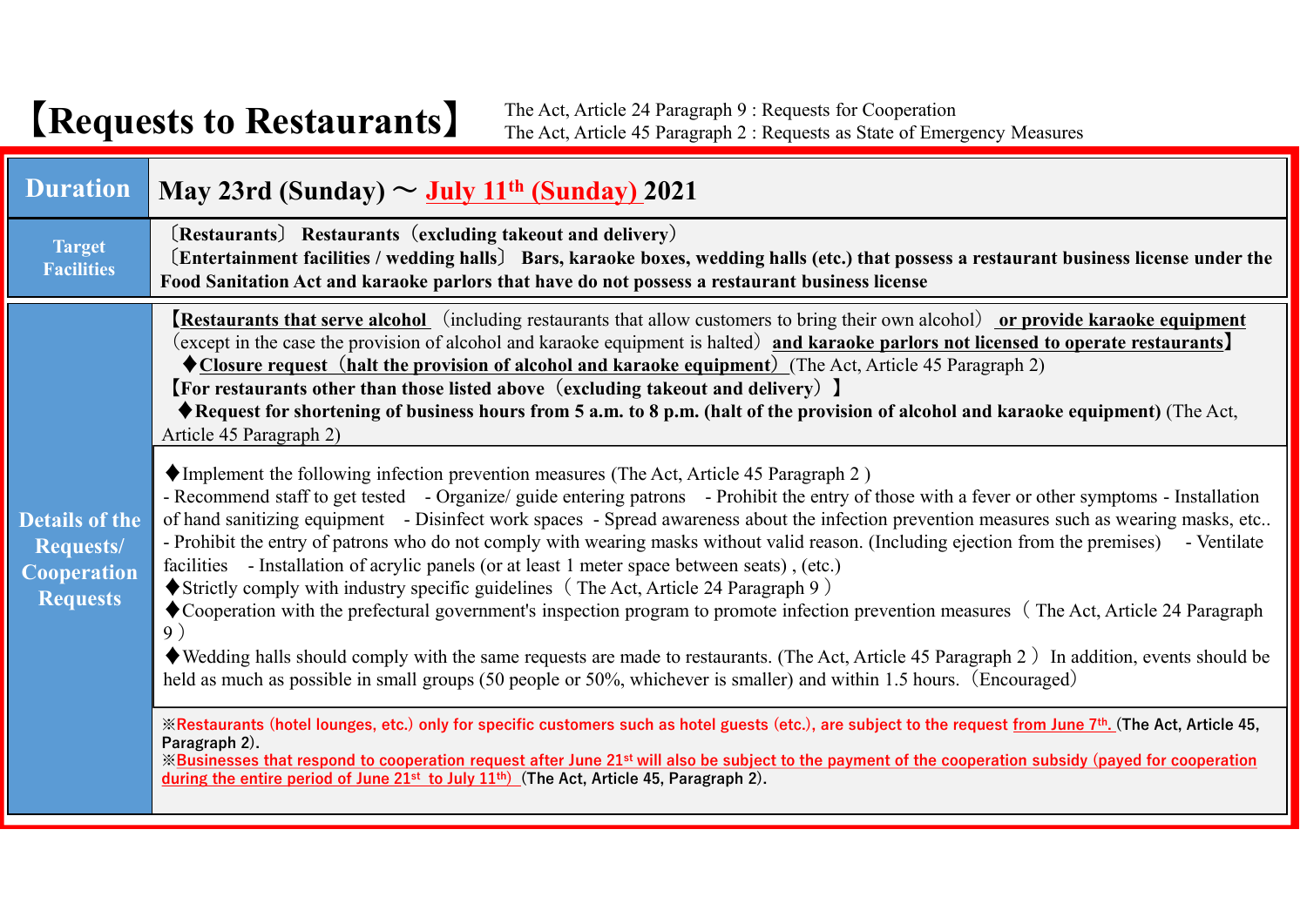| <b>Duration</b>                                                                                                                                                                                                                                                                                                                                                                                                                                                                                                                                                    | May 23rd (Sunday) $\sim$ July 11th (Sunday) 2021                                                                                                                                                                                                                                                                                                                                                                                                                                                                                                                                                                                                                                                                                                                                                                                                                                                                    |  |  |  |  |
|--------------------------------------------------------------------------------------------------------------------------------------------------------------------------------------------------------------------------------------------------------------------------------------------------------------------------------------------------------------------------------------------------------------------------------------------------------------------------------------------------------------------------------------------------------------------|---------------------------------------------------------------------------------------------------------------------------------------------------------------------------------------------------------------------------------------------------------------------------------------------------------------------------------------------------------------------------------------------------------------------------------------------------------------------------------------------------------------------------------------------------------------------------------------------------------------------------------------------------------------------------------------------------------------------------------------------------------------------------------------------------------------------------------------------------------------------------------------------------------------------|--|--|--|--|
| * The notification period shall be from June 18th to 20th and shall apply from June 21st. Tickets that have started to be sold by the end<br>of the notification period do not need to be cancelled if the maximum number of tickets is for 1,000 people or less. However, for national pro-sports and<br>international tournaments only if thorough infection prevention measures are taken, will it be accepted by the scale requirements of the national response policy.<br>*After the notification period listed above, all new ticket sales shall be halted. |                                                                                                                                                                                                                                                                                                                                                                                                                                                                                                                                                                                                                                                                                                                                                                                                                                                                                                                     |  |  |  |  |
| <b>Details of the</b><br><b>Requests</b>                                                                                                                                                                                                                                                                                                                                                                                                                                                                                                                           | ◆ All events, regardless of size or location, are requested to be postponed or canceled * (excluding those with no<br>audience or streamed online) (The Act, Article 24, Paragraph 9).<br><b>Excluding exams, hiring activities, memorials to war dead (etc.) where online streaming would be difficult or events</b><br>that are necessary for business and would be hard to postpone.                                                                                                                                                                                                                                                                                                                                                                                                                                                                                                                             |  |  |  |  |
| <b>Points of</b><br><b>Caution when</b><br><b>Holding</b><br><b>Events</b>                                                                                                                                                                                                                                                                                                                                                                                                                                                                                         | $\blacklozenge$ Halt of the provision of alcohol (including customers bringing in their own alcohol) (Encouraged)<br>◆ Operate until 9 p.m. (excluding when holding events with no spectators) (The Act, Article 24 Paragraph 9)<br>$\blacklozenge$ Strictly comply with industry specific guidelines when holding events (The Act, Article 24 Paragraph 9)<br>$\blacklozenge$ Before and after events, take thorough steps to avoid the "3 Cs" and eating and drinking (The Act, Article 24<br>Paragraph 9)<br>◆ Thoroughly implement tracking measures, such as the utilization of the national governments Contact-Confirming<br>Application (COCOA) and the LINE application based close contact notification system recommended by the<br>Prefecture (RICCA), and creation of a list of participants. (The Act, Article 24 Paragraph 9)<br>◆ Call for refrain from post event celebrations (etc.) (Encouraged) |  |  |  |  |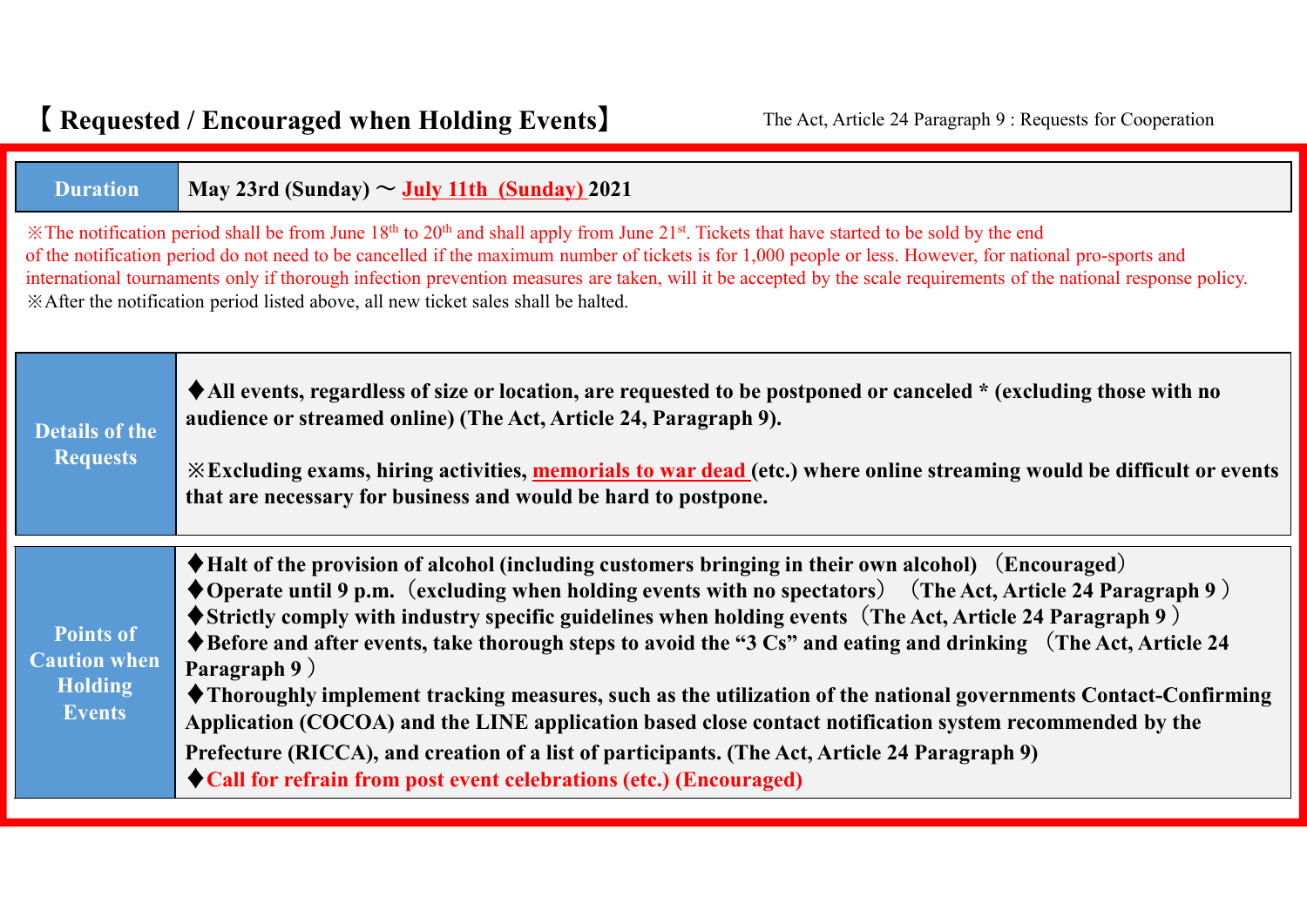$\overline{\phantom{a}}$ 

| <b>Duration</b>                                                              | May 23rd (Sunday) $\sim$ July 11th (Sunday) 2021                                                                                                                                                                                                                                                                                                                                                                                                                                                                                                                                                                                                                                                                                                                                                                                                                                                                                                                                                                                                                                                                                                                                                                                                                                                                                                                                                                                                                                         |  |  |  |  |
|------------------------------------------------------------------------------|------------------------------------------------------------------------------------------------------------------------------------------------------------------------------------------------------------------------------------------------------------------------------------------------------------------------------------------------------------------------------------------------------------------------------------------------------------------------------------------------------------------------------------------------------------------------------------------------------------------------------------------------------------------------------------------------------------------------------------------------------------------------------------------------------------------------------------------------------------------------------------------------------------------------------------------------------------------------------------------------------------------------------------------------------------------------------------------------------------------------------------------------------------------------------------------------------------------------------------------------------------------------------------------------------------------------------------------------------------------------------------------------------------------------------------------------------------------------------------------|--|--|--|--|
| <b>Details of</b><br>the<br><b>Requests</b>                                  | Reduce the number of/amount of participants at meetings, briefings, sales activities by 70 percent (number of meetings / number of<br>participants)<br>$\blacklozenge$ Aim to reduce in-person employee attendance by 70% by using work from home (telework) and encouraging employees to take time<br>off (Encouraged)<br>• When working in-person, promote initiatives to reduce person to person contact such as staggered working hours, and commuting by<br>bicycle, etc. (Encouraged)<br>$\blacklozenge$ In light of the requests for thorough refrain in any non-essential and non-emergency outings after 8 p.m., limit work after 8 p.m. unless<br>necessary for the continuation of business (Encouraged)<br>Take infection prevention measures in accordance with industry specific guidelines at the workplace and stores, etc. (The Act, Article<br>24 Paragraph 9)<br>Make sure that employees thoroughly keep track of their health (temperature checks when coming to work, etc.) and allow employees<br>who are not feeling well to take off from work<br>Recheck areas at high risk of infection, such as break areas and dining areas<br>Take thorough infection prevention measures in shared spaces such as employee dormitories<br>Ventilation of offices should be recommended<br>Request that your company's employees refrain from using restaurants that do not comply with requests for closure/shortened business<br>hours (The Act, Article 24 Paragraph 9) |  |  |  |  |
| <b>Please</b><br>actively<br>disclose the<br>status of<br>implementa<br>tion | ◆ Postpone, hold online, decreased in scale, or break into smaller groups; meetings, gatherings, explanatory meetings, training, academic<br>(The Act, Article 24 Paragraph 9)<br>conferences, etc.<br>Request that your company's employees refrain from social gatherings, moai (social support group meetings), and beach parties, etc.<br>(The Act, Article 24 Paragraph 9)<br>Turn off outdoor lighting (except for the items necessary for crime prevention measures) at night after 8 p.m. (Encouraged)                                                                                                                                                                                                                                                                                                                                                                                                                                                                                                                                                                                                                                                                                                                                                                                                                                                                                                                                                                           |  |  |  |  |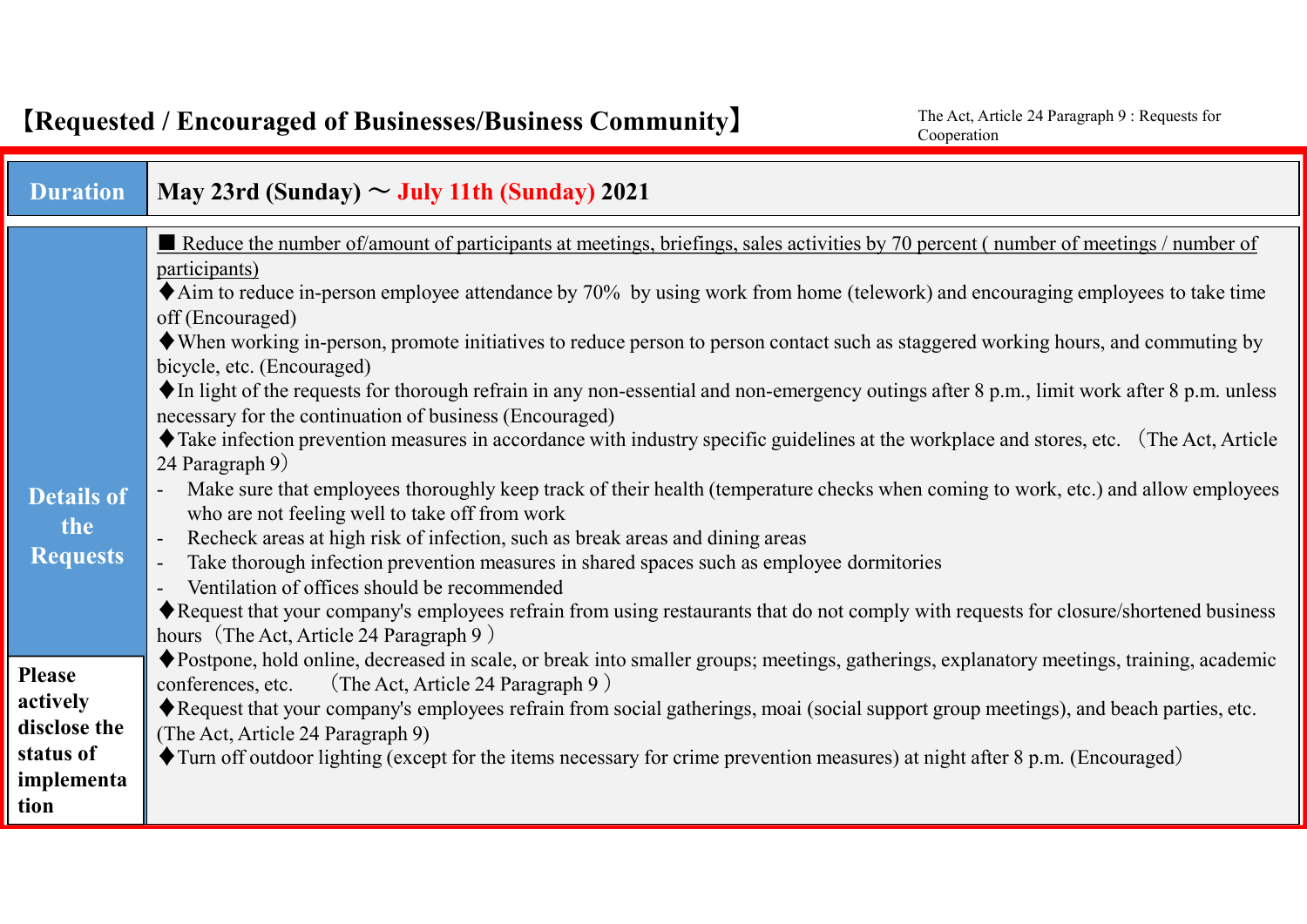# 【**Requests/Encouraged of Transportation Operators**】

|                       | $\blacklozenge$ Perform temperature checks at major terminals. (Encouraged)                                                     |  |  |  |
|-----------------------|---------------------------------------------------------------------------------------------------------------------------------|--|--|--|
| <b>Details of the</b> |                                                                                                                                 |  |  |  |
|                       | Requests/Cooperatio $\blacklozenge$ We request that public transportation operators, such as airlines, ships, buses, and taxis, |  |  |  |
| n Requests            | strictly comply with the industry specific guidelines for measures to prevent the spread of                                     |  |  |  |
|                       | <b>COVID-19</b> (The Act, Article 24 Paragraph 9)                                                                               |  |  |  |

# 【 **Implementation of Initiatives in Cooperation with Municipalities** 】

| <b>Details of</b><br>the<br><b>Requests</b> | ◆ Raising awareness about infection prevention measures among local residents through use of public information<br>vehicles and disaster warning systems, etc. and calling for cooperation from residents' associations, etc.<br>$\lozenge$ Cooperation with restaurant inspections (calls for infection prevention measures, calls for thorough cooperation with<br>requests to shorten business hours/closures)<br>◆Initiatives as facility or park (etc.) managers (including cautioning against drinking in groups on the street and in<br>parks)<br>◆ Notification of how to receive treatment when one has a fever (refrain from any non-essential and non-emergency trips<br>to the emergency room, contact the Okinawa Prefecture Covid-19 Call Center: 098-866-2129)<br>◆ Daycare Centers (etc.)<br>While continuing to provide childcare services, in regions where infections are spreading, excluding guardians who are<br>essential workers, such as medical staff, etc. who would have difficulty in taking time off from work, we request for;<br>requests for cooperation in taking care of children at home, or consideration of the possibility of temporarily closing<br>daycare facilities. |
|---------------------------------------------|-----------------------------------------------------------------------------------------------------------------------------------------------------------------------------------------------------------------------------------------------------------------------------------------------------------------------------------------------------------------------------------------------------------------------------------------------------------------------------------------------------------------------------------------------------------------------------------------------------------------------------------------------------------------------------------------------------------------------------------------------------------------------------------------------------------------------------------------------------------------------------------------------------------------------------------------------------------------------------------------------------------------------------------------------------------------------------------------------------------------------------------------------------------------------------------------------------------------|
|---------------------------------------------|-----------------------------------------------------------------------------------------------------------------------------------------------------------------------------------------------------------------------------------------------------------------------------------------------------------------------------------------------------------------------------------------------------------------------------------------------------------------------------------------------------------------------------------------------------------------------------------------------------------------------------------------------------------------------------------------------------------------------------------------------------------------------------------------------------------------------------------------------------------------------------------------------------------------------------------------------------------------------------------------------------------------------------------------------------------------------------------------------------------------------------------------------------------------------------------------------------------------|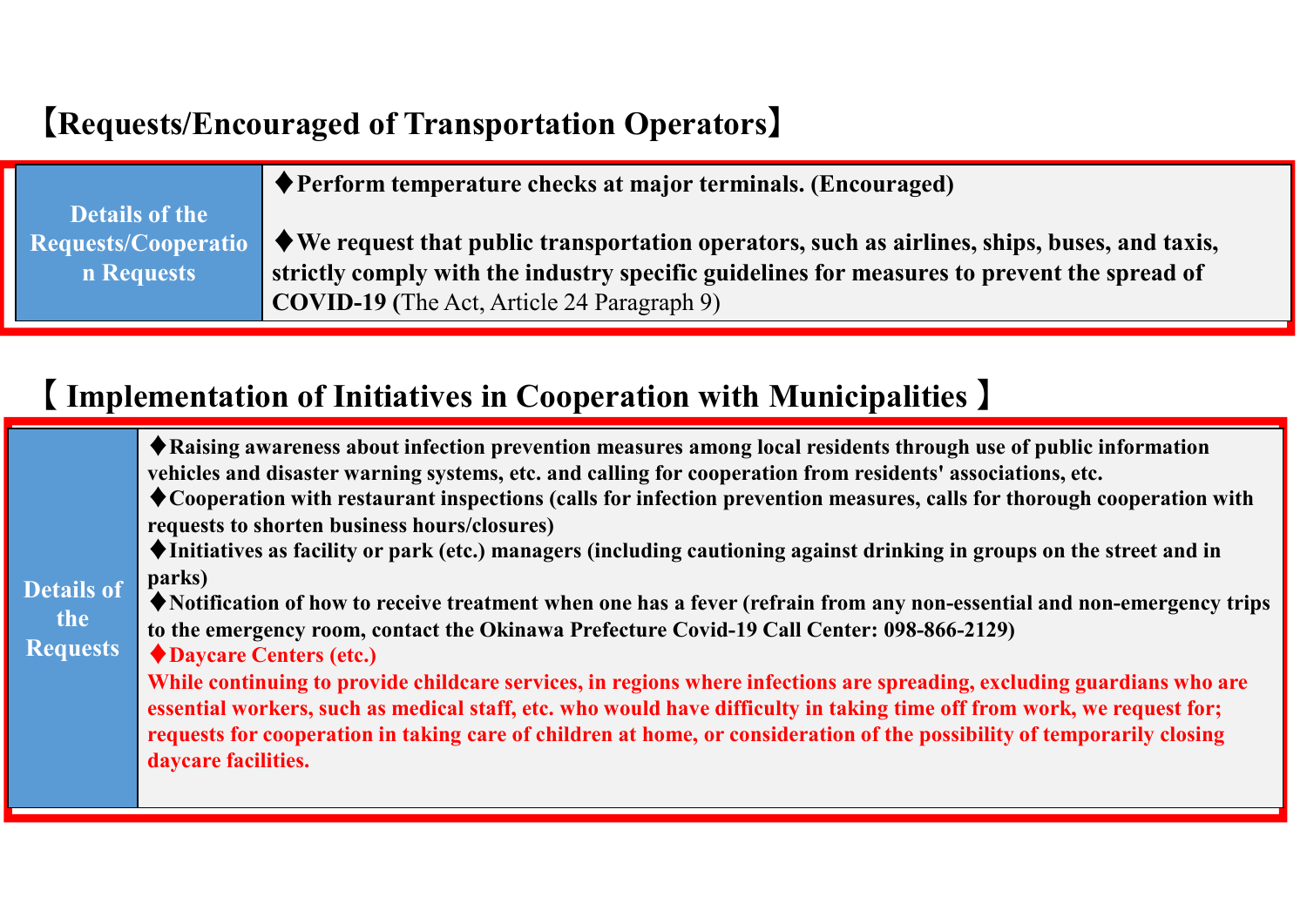# 【**Requests to Schools (etc.)** 】 The Act, Article <sup>24</sup> Paragraph <sup>9</sup> : Requests for Cooperation

г

| <b>Duration</b>                          | May 23rd (Sunday) $\sim$ July 11th (Sunday) 2021                                                                                                                                                                                                                                                                                                                                                                                                                                                                                                                                                                                                                                                                                                                                                                                                                                                                                                                                                                                                                                                                                                                                                                                                                                                                                                                                                                                                                                                                                                                                                                                                                                                                                                                                                                                                                                                                                                                                                                                                                                                                                                   |  |  |  |
|------------------------------------------|----------------------------------------------------------------------------------------------------------------------------------------------------------------------------------------------------------------------------------------------------------------------------------------------------------------------------------------------------------------------------------------------------------------------------------------------------------------------------------------------------------------------------------------------------------------------------------------------------------------------------------------------------------------------------------------------------------------------------------------------------------------------------------------------------------------------------------------------------------------------------------------------------------------------------------------------------------------------------------------------------------------------------------------------------------------------------------------------------------------------------------------------------------------------------------------------------------------------------------------------------------------------------------------------------------------------------------------------------------------------------------------------------------------------------------------------------------------------------------------------------------------------------------------------------------------------------------------------------------------------------------------------------------------------------------------------------------------------------------------------------------------------------------------------------------------------------------------------------------------------------------------------------------------------------------------------------------------------------------------------------------------------------------------------------------------------------------------------------------------------------------------------------|--|--|--|
| <b>Details of the</b><br><b>Requests</b> | ◆ Prefectural schools will reopen on the 21 <sup>st</sup> . With the reopening of schools, based on the status of infections in the<br>area, consider staggering attendance or breaking students attendance up into groups.<br>Further, with regard to middle and elementary schools, the municipal boards of education will be asked to make the<br>decision based off of the spread of infections in their locality and while referencing the response being taken by<br>prefectural schools.<br>◆ Thoroughly implement infection prevention measures in school educational activities and student dormitories based<br>on the Sanitation Management Manual, etc.<br>◆ Postpone or reduce the scale of school events (field days, sports festivals, field trips, overnight educational trips,<br>etc.)<br>◆ Instruct young students to, thoroughly avoid any non-essential and non-emergency outings other than going to and<br>from school, and to not come to school when they have a fever or cold symptoms.<br>In the event of school closures, learning will be ensured through the use of online resources, etc.<br>$\blacklozenge$ In principle, club activities shall be suspended.<br>However, limited to cases where students will be participating in tournaments relate to the Kyushu/National<br>Tournaments, limiting the amount of time and number of people, there may be cases where it will be allowed. Indoor<br>games involving contact will be handled more strictly.<br>◆ The "School PCR Support Team" will provide the necessary support for prompt PCR testing.<br>◆ In principle, online classes should be offered at universities and technical colleges, etc. In case of difficulties, classes<br>should be divided into smaller groups and large classrooms should be used to avoid overcrowding.<br>◆ Universities should ensure that students thoroughly refrain from the following actions and those with a high risk of<br>infection<br>• Going to restaurants where temporary closure or shortened business hours have been requested<br>· Large group activities, barbecues, drinking at friends' homes, etc. |  |  |  |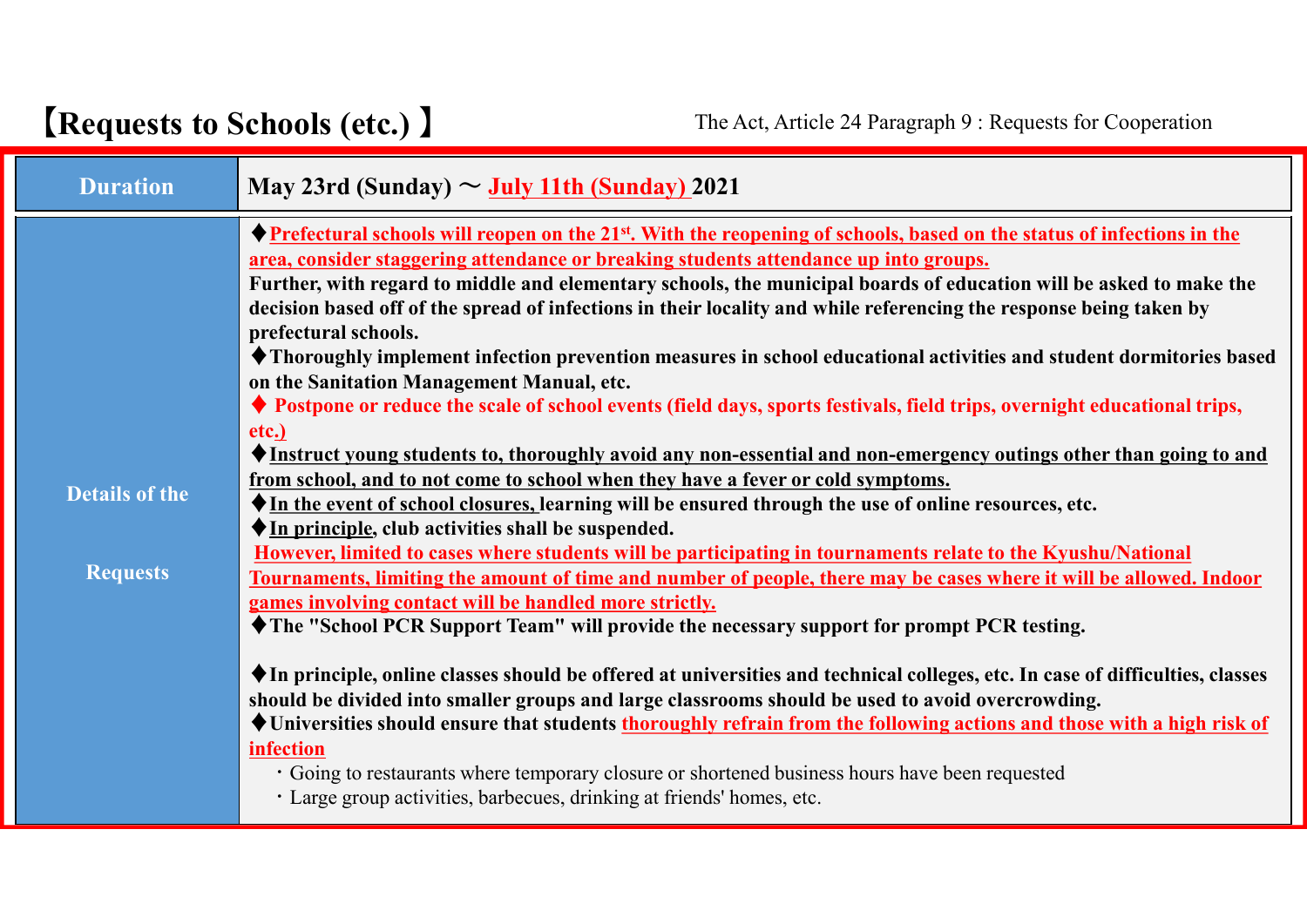[Requests/Cooperation Requests to Facilities other than Restaurants ①Facilities for Which Shortened Business Hours are Requested] The Act, Article 24 Paragraph 9 : Requests for Cooperation

| <b>Duration</b>                                                             |                                                                                             |  | May 23 <sup>rd</sup> (Sunday) $\sim$ June 20 <sup>th</sup> (Sunday) 2021 (The Requests for Closures on Weekends from June 5 <sup>th</sup> (Saturday) will end on<br><b>June 20th (Sunday))</b> |                                                                                                                                                                                                                                                                                                                                                                                                                                                                                                                                                                                                                                                                                                               |  |  |
|-----------------------------------------------------------------------------|---------------------------------------------------------------------------------------------|--|------------------------------------------------------------------------------------------------------------------------------------------------------------------------------------------------|---------------------------------------------------------------------------------------------------------------------------------------------------------------------------------------------------------------------------------------------------------------------------------------------------------------------------------------------------------------------------------------------------------------------------------------------------------------------------------------------------------------------------------------------------------------------------------------------------------------------------------------------------------------------------------------------------------------|--|--|
| <b>Details of the</b><br>Requests/<br><b>Cooperation</b><br><b>Requests</b> | <b>Target Facilities</b><br>(Enforcement of the Special<br><b>Measures Act, Article 11)</b> |  | <b>Breakdown</b>                                                                                                                                                                               | <b>Details of Request/Cooperation Request</b>                                                                                                                                                                                                                                                                                                                                                                                                                                                                                                                                                                                                                                                                 |  |  |
|                                                                             | Theatres (etc)<br>(No.4)                                                                    |  | Theatres, planetariums, movie<br>theaters, and performance<br>halls                                                                                                                            |                                                                                                                                                                                                                                                                                                                                                                                                                                                                                                                                                                                                                                                                                                               |  |  |
|                                                                             | Assembly halls or<br>public halls (No. 5)                                                   |  | Assembly halls, public halls                                                                                                                                                                   | Thoroughly organize and guide entering patrons (The Act, Article 24 Paragraph 9)<br>■ Widely publicize the status of organization and guidance through websites, etc.                                                                                                                                                                                                                                                                                                                                                                                                                                                                                                                                         |  |  |
|                                                                             | Exhibition halls (No. 6)                                                                    |  | Exhibition halls, rental<br>conference rooms,<br>cultural centers, multipurpose<br>halls                                                                                                       | (Encouraged)<br>Halt the provision of alcohol and karaoke equipment (including customers bringing their<br>own alcohol) (Encouraged)<br>Movie screenings are requested to be shortened until 9 p.m. (Total floor area over 1,000                                                                                                                                                                                                                                                                                                                                                                                                                                                                              |  |  |
|                                                                             | Hotels and ryokan<br>(limited to areas used)<br>for meetings) $(No. 8)$                     |  | Hotels and ryokan (limited to<br>areas used for meetings)                                                                                                                                      | $m^2$ , The Act, Article 24 Paragraph 9)<br>$\blacksquare$ For times other than when holding events business hours should be shortened to 8 p.m.<br>(Total floor area over $1,000 \text{ m}^2$ , The Act, Article 24 Paragraph 9)<br>When holding a wedding it should comply with the same requests made to restaurants.<br>(The Act, Article 45 Paragraph 2) In addition, they should be held as much as possible in<br>small groups (50 people or 50%, whichever is smaller) and within 1.5 hours. (Encouraged)<br>X Regarding the applicability of cooperation subsidy payment to large scale facilities (buildings with floor space exceeding 1000m2) who follow the requests from the prefecture, please |  |  |

check the Prefectural Homepage (Cooperation Subsidies for Large Scale Facilities) (there are facilities for which this is not applicable).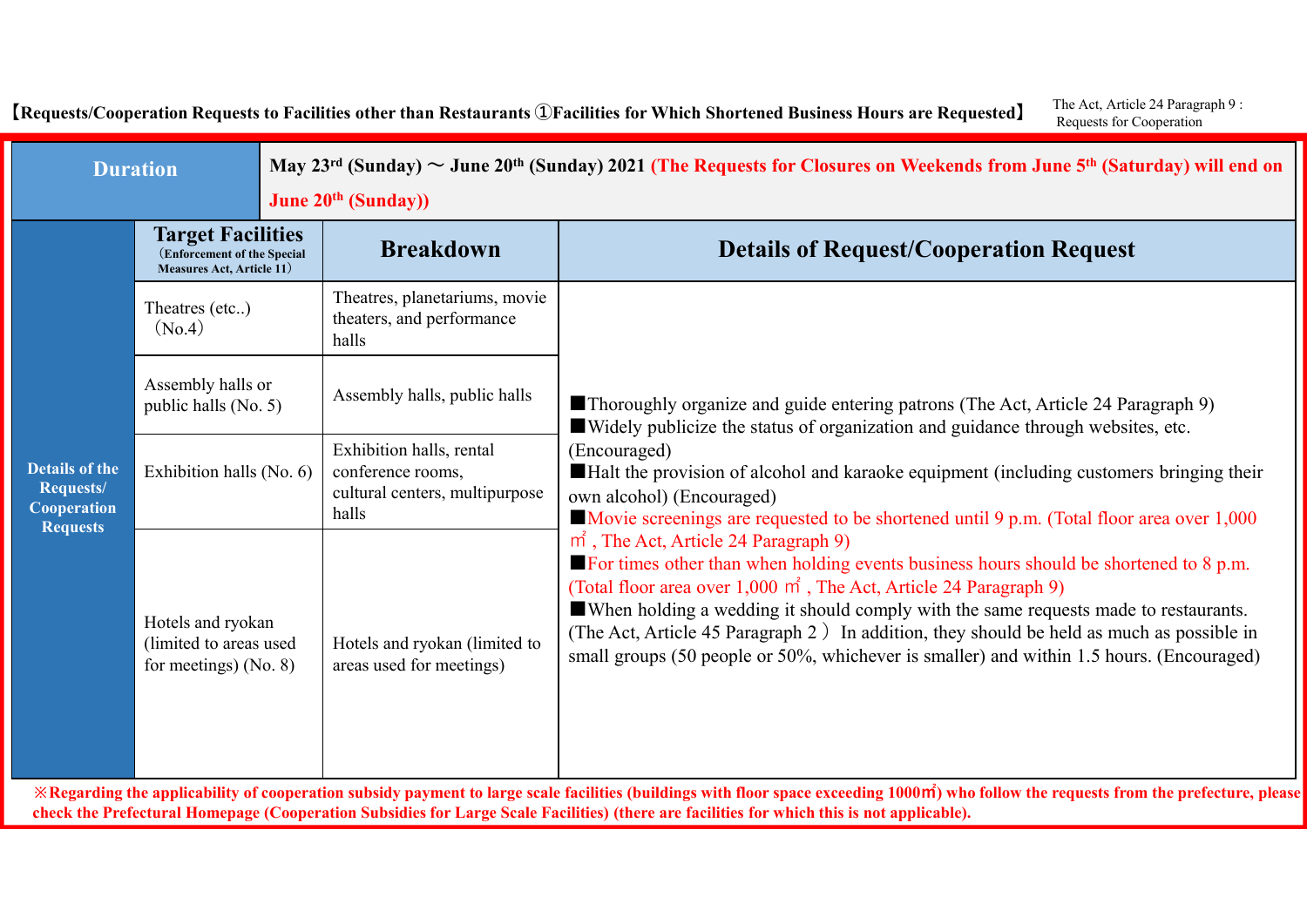The Act, Article 24 Paragraph 9 : Requests for Cooperation

| <b>Duration</b>                                                                                                                                                                                                                                                                                                                                               |                                                                                             | May $23^{rd}$ (Sunday) ~ June 11 <sup>th</sup> (Sunday) 2021 (The Requests for Closures on Weekends from June 5 <sup>th</sup> (Saturday) will end on June 20 <sup>th</sup> (Sunday)) |                                                                                                                                                                    |  |                                                                                                                                                                                                                                                                                                                                                                                                                                                                                                                                                                                                                                                                                                                                                                                                                           |  |
|---------------------------------------------------------------------------------------------------------------------------------------------------------------------------------------------------------------------------------------------------------------------------------------------------------------------------------------------------------------|---------------------------------------------------------------------------------------------|--------------------------------------------------------------------------------------------------------------------------------------------------------------------------------------|--------------------------------------------------------------------------------------------------------------------------------------------------------------------|--|---------------------------------------------------------------------------------------------------------------------------------------------------------------------------------------------------------------------------------------------------------------------------------------------------------------------------------------------------------------------------------------------------------------------------------------------------------------------------------------------------------------------------------------------------------------------------------------------------------------------------------------------------------------------------------------------------------------------------------------------------------------------------------------------------------------------------|--|
|                                                                                                                                                                                                                                                                                                                                                               | <b>Target Facilities</b><br>(Enforcement of the Special<br><b>Measures Act, Article 11)</b> |                                                                                                                                                                                      | <b>Breakdown</b>                                                                                                                                                   |  | <b>Details of Request</b>                                                                                                                                                                                                                                                                                                                                                                                                                                                                                                                                                                                                                                                                                                                                                                                                 |  |
|                                                                                                                                                                                                                                                                                                                                                               | Retail facilities (excluding daily<br>necessities) (No. 7)                                  |                                                                                                                                                                                      | Large retail stores, shopping centers, department stores<br>(excluding daily necessities such as food, clothing,<br>pharmaceuticals, sundries, and fuel))          |  | $\blacksquare$ (Facilities with a floor area exceeding 1,000 m <sup>2</sup> ) are requested to<br>reduce business hours to, from 5 a.m. to 8 p.m. (The Act, Article 24<br>Paragraph 9)<br>$\blacksquare$ (Facilities with a floor area of less than 1,000 m <sup>2</sup> ) are requested to<br>reduce business hours to, from 5 a.m. to 8 p.m. (Encouraged)<br>Thoroughly organize and guide entering patrons (The Act, Article 24<br>Paragraph 9)<br>Postpone or cancel events to attract customers such as sales (etc)<br>■ Widely publicize the status of organization and guidance through<br>websites, etc. (Encouraged)<br>Halt the provision of alcohol and karaoke equipment (including<br>customers bringing their own alcohol) (Encouraged)<br>When holding an event shorten business hours to 9 p.m. (The Act, |  |
|                                                                                                                                                                                                                                                                                                                                                               | Exercise and gaming facilities<br>(No. 9)                                                   |                                                                                                                                                                                      | Gyms, sports clubs, pachinko parlors, game centers, etc.<br>(indoor facilities)                                                                                    |  |                                                                                                                                                                                                                                                                                                                                                                                                                                                                                                                                                                                                                                                                                                                                                                                                                           |  |
| <b>Details of the</b><br>Requests/<br><b>Cooperation</b><br><b>Requests</b>                                                                                                                                                                                                                                                                                   | Museums, art museums, etc.<br>(No. 10)                                                      |                                                                                                                                                                                      | Museums, art museums, etc. (excluding libraries)                                                                                                                   |  |                                                                                                                                                                                                                                                                                                                                                                                                                                                                                                                                                                                                                                                                                                                                                                                                                           |  |
|                                                                                                                                                                                                                                                                                                                                                               | Entertainment facilities (No.<br>11)                                                        |                                                                                                                                                                                      | Adult entertainment facilities, escort massage services,<br>private room video stores, live houses, off track horse<br>(car, boat) betting                         |  |                                                                                                                                                                                                                                                                                                                                                                                                                                                                                                                                                                                                                                                                                                                                                                                                                           |  |
|                                                                                                                                                                                                                                                                                                                                                               | Services (excluding essential<br>services) (No. 12)                                         |                                                                                                                                                                                      | Super sento (large public bathhouse), esthetic salons,<br>photo shops, etc. (Excluding daily necessities such as<br>hairdressers, laundry, and real estate agents) |  |                                                                                                                                                                                                                                                                                                                                                                                                                                                                                                                                                                                                                                                                                                                                                                                                                           |  |
|                                                                                                                                                                                                                                                                                                                                                               |                                                                                             |                                                                                                                                                                                      |                                                                                                                                                                    |  | Article 24 Paragraph 9)<br>At food courts, a space of 1m or more should be opened between                                                                                                                                                                                                                                                                                                                                                                                                                                                                                                                                                                                                                                                                                                                                 |  |
| <b>Example 2</b> & Regarding the applicability of cooperation subsidy payment to large scale facilities<br>(buildings with floor space exceeding 1000m2) who follow the requests from the prefecture,<br>please check the Prefectural Homepage (Cooperation Subsidies for Large Scale Facilities)<br>(there are facilities for which this is not applicable). |                                                                                             |                                                                                                                                                                                      |                                                                                                                                                                    |  | seats or acrylic sheets should be set up. (The Act, Article 24 Paragraph 9)<br>At gaming facilities such as game centers or sports clubs (etc.), take<br>temperatures before entering, and disinfect regularly. (The Act, Article<br>24 Paragraph 9)                                                                                                                                                                                                                                                                                                                                                                                                                                                                                                                                                                      |  |